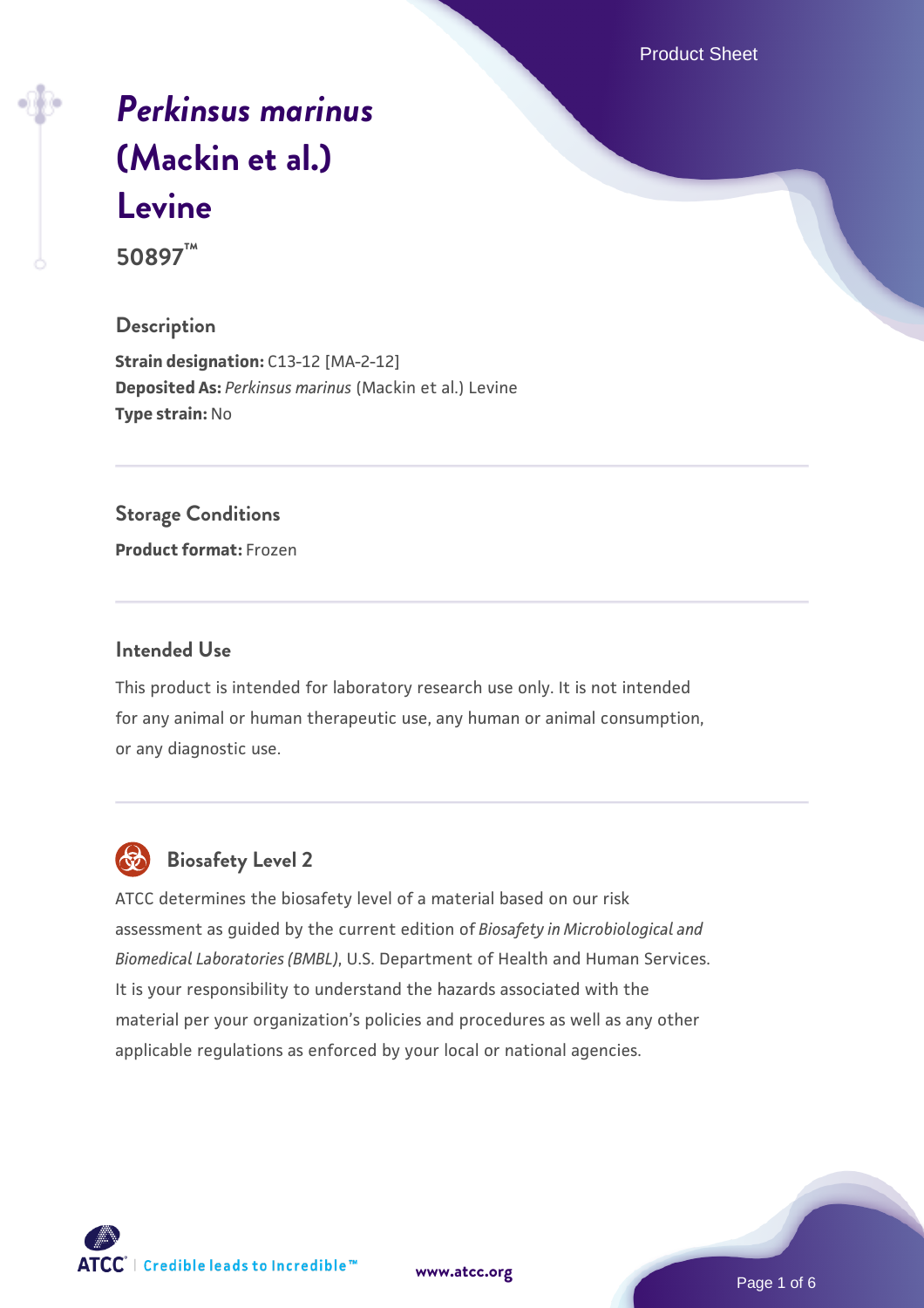# **[Perkinsus marinus](https://www.atcc.org/products/50897) [\(Mackin et al.\) Levine](https://www.atcc.org/products/50897)** Product Sheet **50897**

ATCC highly recommends that appropriate personal protective equipment is always used when handling vials. For cultures that require storage in liquid nitrogen, it is important to note that some vials may leak when submersed in liquid nitrogen and will slowly fill with liquid nitrogen. Upon thawing, the conversion of the liquid nitrogen back to its gas phase may result in the vial exploding or blowing off its cap with dangerous force creating flying debris. Unless necessary, ATCC recommends that these cultures be stored in the vapor phase of liquid nitrogen rather than submersed in liquid nitrogen.

# **Certificate of Analysis**

For batch-specific test results, refer to the applicable certificate of analysis that can be found at www.atcc.org.

# **Growth Conditions**

**Medium:**  [ATCC Medium 1886: Perkinsus broth medium](https://www.atcc.org/-/media/product-assets/documents/microbial-media-formulations/atcc-medium-1886.pdf?rev=3f191fd8ade443aca9e8e4826432baa3) **Instructions for complete medium:** ATCC Medium 1886 **Temperature:** 25°C **Culture system:** Axenic

# **Handling Procedures**

# **Culture maintenance:**

1. Vigorously agitate a culture at or near peak density and aseptically transfer a 0.1 ml aliquot to a T-25 tissue culture flask containing 10 ml of fresh complete medium.

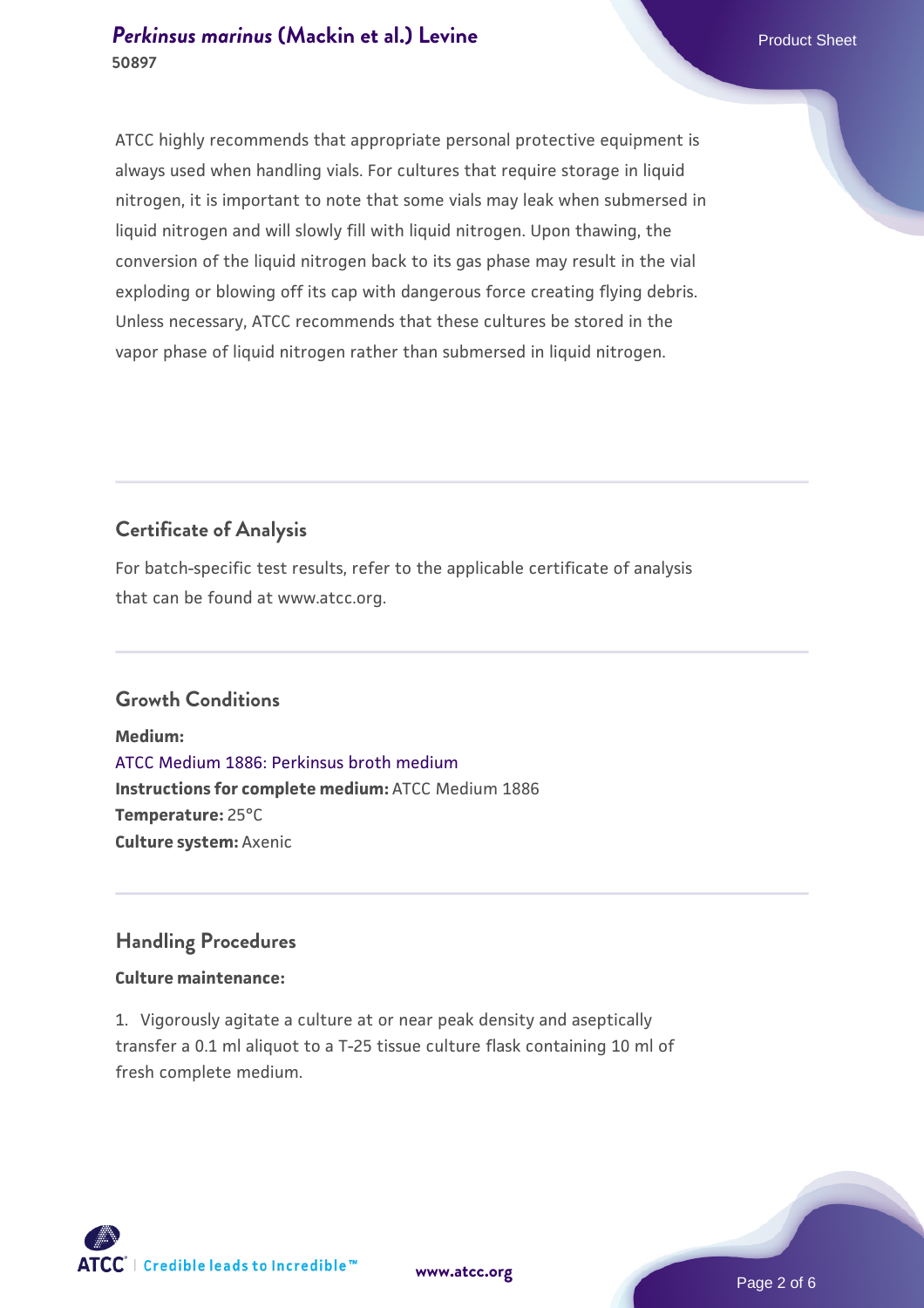# **[Perkinsus marinus](https://www.atcc.org/products/50897) [\(Mackin et al.\) Levine](https://www.atcc.org/products/50897)** Product Sheet **50897**

2. Screw cap on tightly and incubate at 25°C.

3. Subculture every 10-14d.

#### **Cryopreservation:**

1. Harvest cells from several cultures which are in logarithmic to late stationary phase of growth. Vigorously agitate to suspend the cells.

2. Aseptically transfer the cell suspension to 15 ml plastic centrifuge tubes.

3. Centrifuge at 200 x g for 5 min.

4. While cells are centrifuging, prepare a 20% solution of DMSO in ATCC Medium 1886.

5. Remove the supernatant and pool the cell pellets into a final volume of 4.5 ml.

6. Combine the cell suspension with an equal volume of 20% DMSO cryoprotectant solution (prepared in step 4) to yield a final concentration of 10% DMSO.

7. Dispense in 0.5 ml aliquots to 1.0-2.0 ml Nunc vials (special plastic vials for cryopreservation).

8. Place the vials in a controlled rate freezing unit. From room temperature cool at -1°C/min to -40°C. At -40°C, plunge ampules into liquid nitrogen.

9. Store ampules in a liquid nitrogen refrigerator until needed.

10. To establish a culture from the frozen state, place a frozen ampule in a 35°C water bath just enough to cover the frozen material. Allow the ampule to thaw completely (2-3 min).

11. Immediately after thawing, aseptically remove the contents and transfer to a T-25 tissue culture flask containing 10 ml of fresh ATCC medium 1886.

12.Screw the cap on tightly and incubate at 25°C. Observe the culture daily. Transfer the culture when many trophozoites are observed.

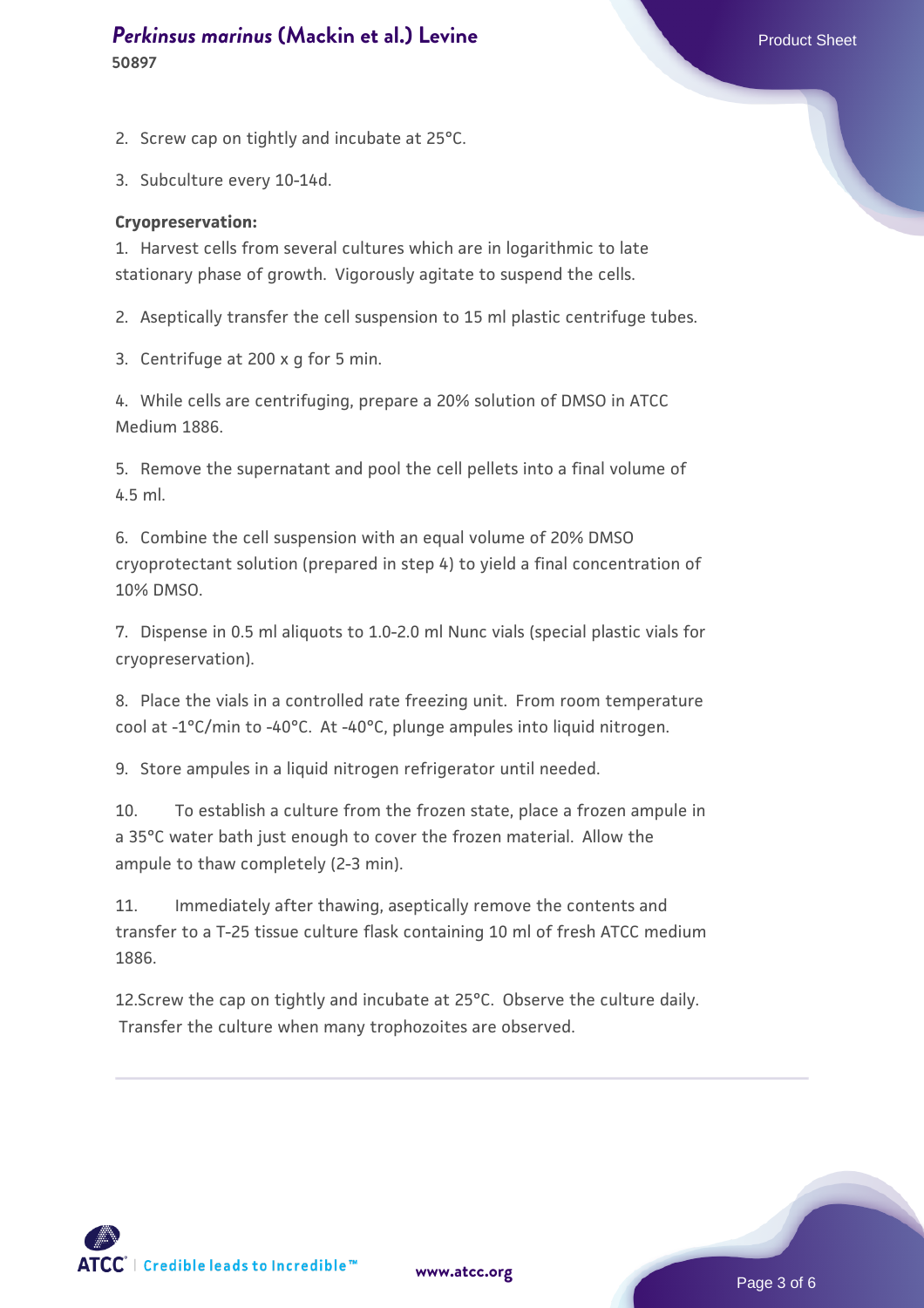### **Notes**

Additional information on this culture is available on the ATCC web site at www.atcc.org.

While every effort is made to insure authenticity and reliability of strains on deposit, ATCC is not liable for damages arising from the misidentification or misrepresentation of cultures.

ATCC recommends that individuals contemplating commercial use of any culture first contact the originating investigator to negotiate an agreement. Third party distribution of this culture is discouraged, since this practice has resulted in the unintentional spreading of contaminated cultures.

# **Material Citation**

If use of this material results in a scientific publication, please cite the material in the following manner: *Perkinsus marinus* (Mackin et al.) Levine (ATCC 50897)

# **References**

References and other information relating to this material are available at www.atcc.org.

# **Warranty**

The product is provided 'AS IS' and the viability of ATCC® products is warranted for 30 days from the date of shipment, provided that the customer has stored and handled the product according to the information included on the product information sheet, website, and Certificate of Analysis. For living cultures, ATCC lists the media formulation and reagents

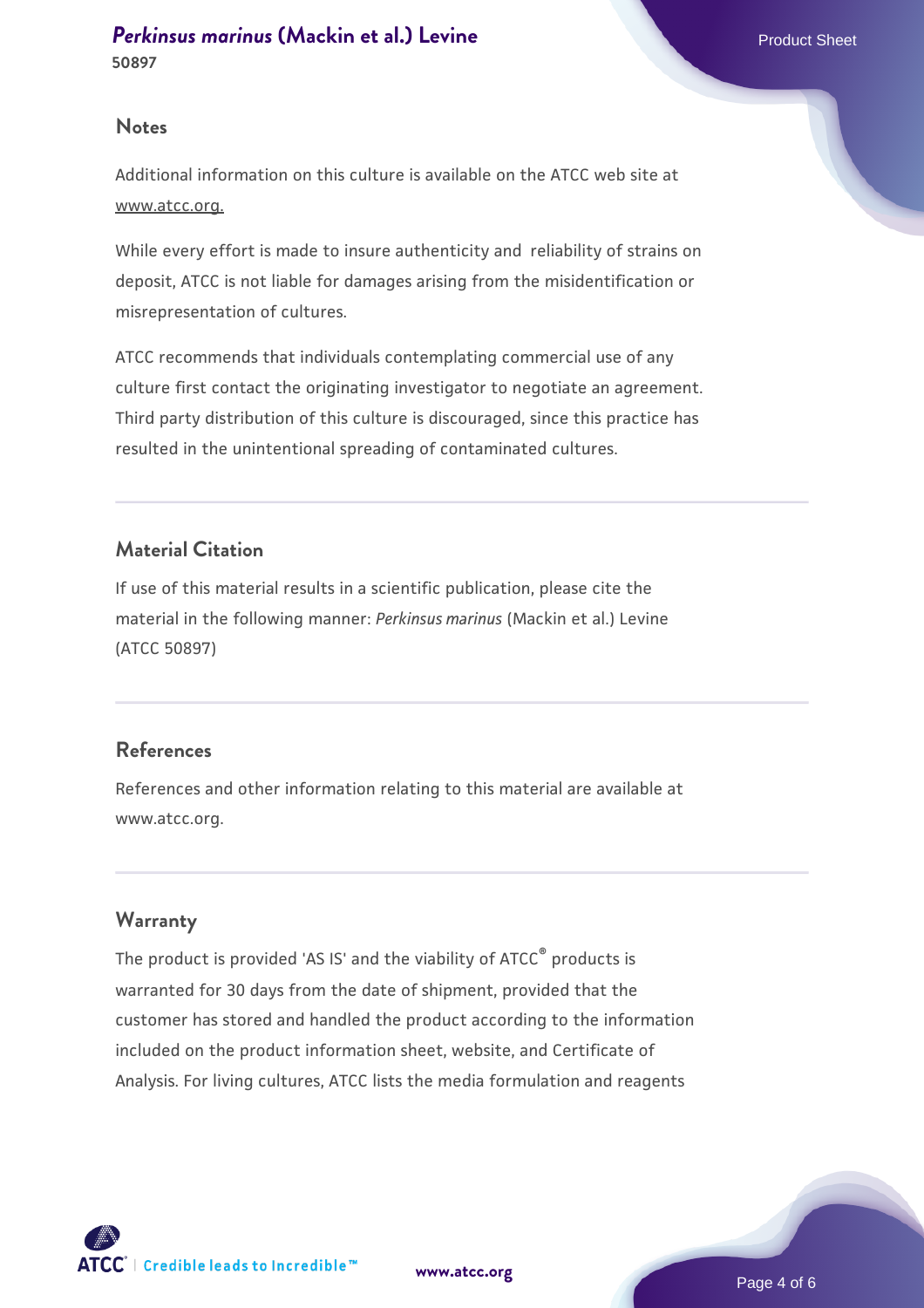# **[Perkinsus marinus](https://www.atcc.org/products/50897) [\(Mackin et al.\) Levine](https://www.atcc.org/products/50897)** Product Sheet **50897**

that have been found to be effective for the product. While other unspecified media and reagents may also produce satisfactory results, a change in the ATCC and/or depositor-recommended protocols may affect the recovery, growth, and/or function of the product. If an alternative medium formulation or reagent is used, the ATCC warranty for viability is no longer valid. Except as expressly set forth herein, no other warranties of any kind are provided, express or implied, including, but not limited to, any implied warranties of merchantability, fitness for a particular purpose, manufacture according to cGMP standards, typicality, safety, accuracy, and/or noninfringement.

# **Disclaimers**

This product is intended for laboratory research use only. It is not intended for any animal or human therapeutic use, any human or animal consumption, or any diagnostic use. Any proposed commercial use is prohibited without a license from ATCC.

While ATCC uses reasonable efforts to include accurate and up-to-date information on this product sheet, ATCC makes no warranties or representations as to its accuracy. Citations from scientific literature and patents are provided for informational purposes only. ATCC does not warrant that such information has been confirmed to be accurate or complete and the customer bears the sole responsibility of confirming the accuracy and completeness of any such information.

This product is sent on the condition that the customer is responsible for and assumes all risk and responsibility in connection with the receipt, handling, storage, disposal, and use of the ATCC product including without limitation taking all appropriate safety and handling precautions to minimize health or environmental risk. As a condition of receiving the material, the customer agrees that any activity undertaken with the ATCC product and any progeny or modifications will be conducted in compliance with all applicable laws, regulations, and guidelines. This product is provided 'AS IS' with no representations or warranties whatsoever except as expressly set forth



**[www.atcc.org](http://www.atcc.org)**

Page 5 of 6